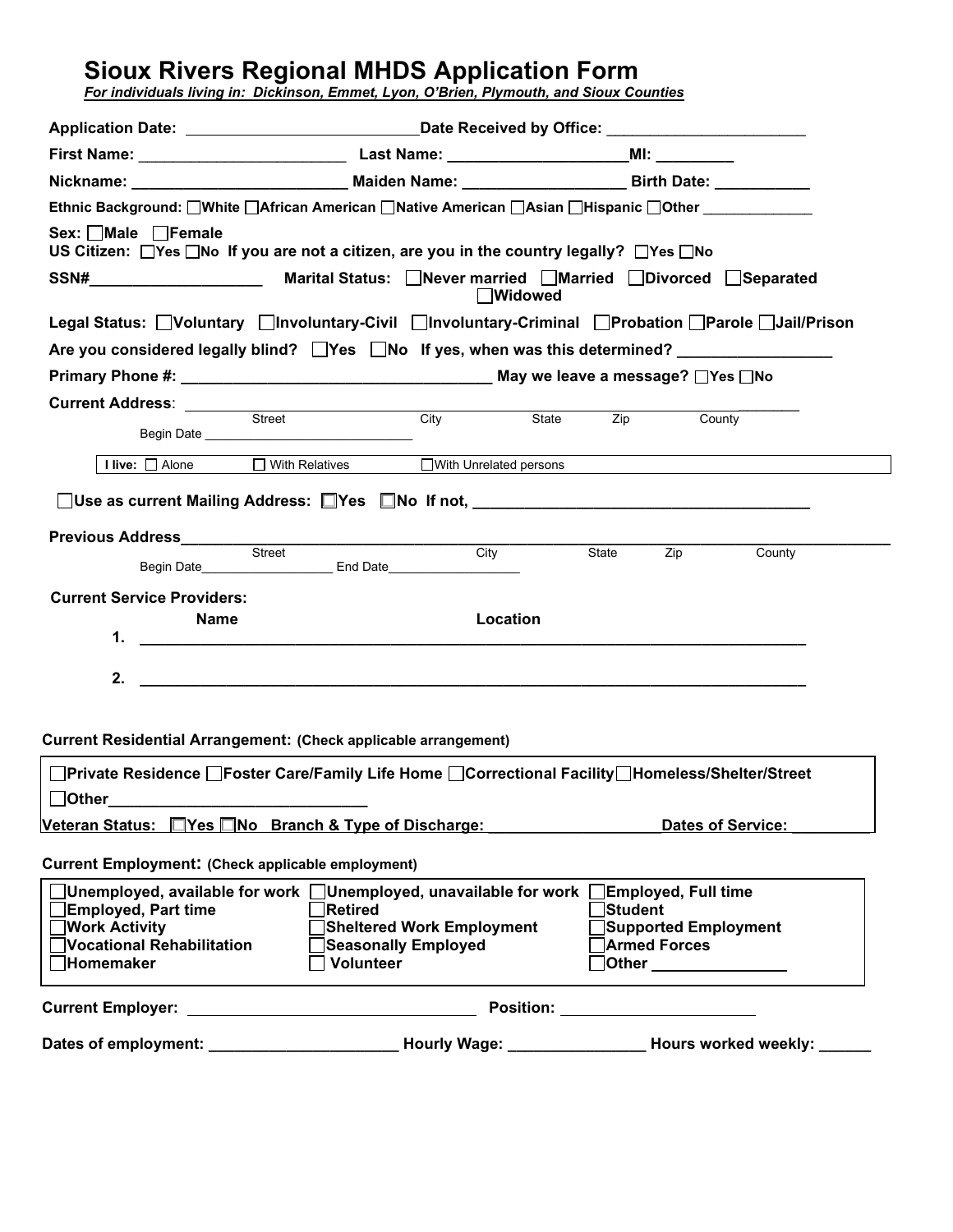# **Employment History: (list starting with most recent to previous.)**

|                                                                                                                                                                                                                                     | <b>Employer</b>                                                                                                    | City, State | <b>Job Title</b> | <b>Duties</b>                                                                                                                                                                                                                       | To/From |  |
|-------------------------------------------------------------------------------------------------------------------------------------------------------------------------------------------------------------------------------------|--------------------------------------------------------------------------------------------------------------------|-------------|------------------|-------------------------------------------------------------------------------------------------------------------------------------------------------------------------------------------------------------------------------------|---------|--|
|                                                                                                                                                                                                                                     | $\mathbf{1}$ .                                                                                                     |             |                  |                                                                                                                                                                                                                                     |         |  |
|                                                                                                                                                                                                                                     | 2.                                                                                                                 |             |                  |                                                                                                                                                                                                                                     |         |  |
|                                                                                                                                                                                                                                     | Education: What is the highest level of education you achieved? _____# of years ______ Degree                      |             |                  |                                                                                                                                                                                                                                     |         |  |
|                                                                                                                                                                                                                                     | <b>Emergency Contact Person:</b>                                                                                   |             |                  |                                                                                                                                                                                                                                     |         |  |
|                                                                                                                                                                                                                                     |                                                                                                                    |             |                  | Relationship: _________________________                                                                                                                                                                                             |         |  |
|                                                                                                                                                                                                                                     |                                                                                                                    |             |                  |                                                                                                                                                                                                                                     |         |  |
|                                                                                                                                                                                                                                     | Guardian/Conservator appointed by the Court? □Yes □No<br>Protective Payee Appointed by Social Security? □ Yes □ No |             |                  |                                                                                                                                                                                                                                     |         |  |
| □Legal Guardian □Conservator □Protective Payee<br>□Legal Guardian □ Conservator □ Protective Payee<br>(Please check those that apply & write in name, address etc.)<br>(Please check those that apply & write in name, address etc. |                                                                                                                    |             |                  |                                                                                                                                                                                                                                     |         |  |
|                                                                                                                                                                                                                                     |                                                                                                                    |             |                  | Name: Name: All and the state of the state of the state of the state of the state of the state of the state of the state of the state of the state of the state of the state of the state of the state of the state of the sta      |         |  |
|                                                                                                                                                                                                                                     |                                                                                                                    |             |                  |                                                                                                                                                                                                                                     |         |  |
|                                                                                                                                                                                                                                     |                                                                                                                    |             |                  | <b>Phone:</b> The contract of the contract of the contract of the contract of the contract of the contract of the contract of the contract of the contract of the contract of the contract of the contract of the contract of the c |         |  |

#### **List All People In Household:**

| <b>Name</b> | Age | Relationship   Social Security Number |
|-------------|-----|---------------------------------------|
|             |     |                                       |
|             |     |                                       |
| v           |     |                                       |
|             |     |                                       |
| - 53.       |     |                                       |

# **INCOME: Proof of income may be required with this application including but not limited to pay-stubs, taxreturns, etc. \*See attachment A**

**\_\_\_\_\_\_\_\_\_\_\_\_\_\_\_\_\_\_\_\_\_\_\_\_\_\_\_\_\_\_\_\_\_\_\_\_\_\_\_\_\_\_\_\_\_\_\_\_\_\_\_\_\_\_\_\_\_\_\_\_\_\_\_\_\_\_\_\_\_\_\_\_\_\_\_\_\_\_\_\_\_\_\_\_\_\_\_\_\_\_\_\_\_\_\_\_\_** 

**If you have reported no income above, how do you pay your bills? (Do not leave blank if no income is reported!)** 

| Gross Monthly Income (before taxes): | Applicant | <b>Others in Household</b> |
|--------------------------------------|-----------|----------------------------|
| (Check Type & fill in amount)        | Amount:   | Amount:                    |
| <b>Social Security</b>               |           |                            |
| <b>SSDI</b>                          |           |                            |
| SSI                                  |           |                            |
| <b>Veteran's Benefits</b>            |           |                            |
| <b>Employment Wages</b>              |           |                            |
| <b>FIP</b>                           |           |                            |
| <b>Child Support</b>                 |           |                            |
| <b>Rental Income</b>                 |           |                            |
| Dividends, Interest, Etc.            |           |                            |
| <b>Pension</b>                       |           |                            |
| <b>Other</b>                         |           |                            |
|                                      |           |                            |
| <b>Total Monthly Income:</b>         |           |                            |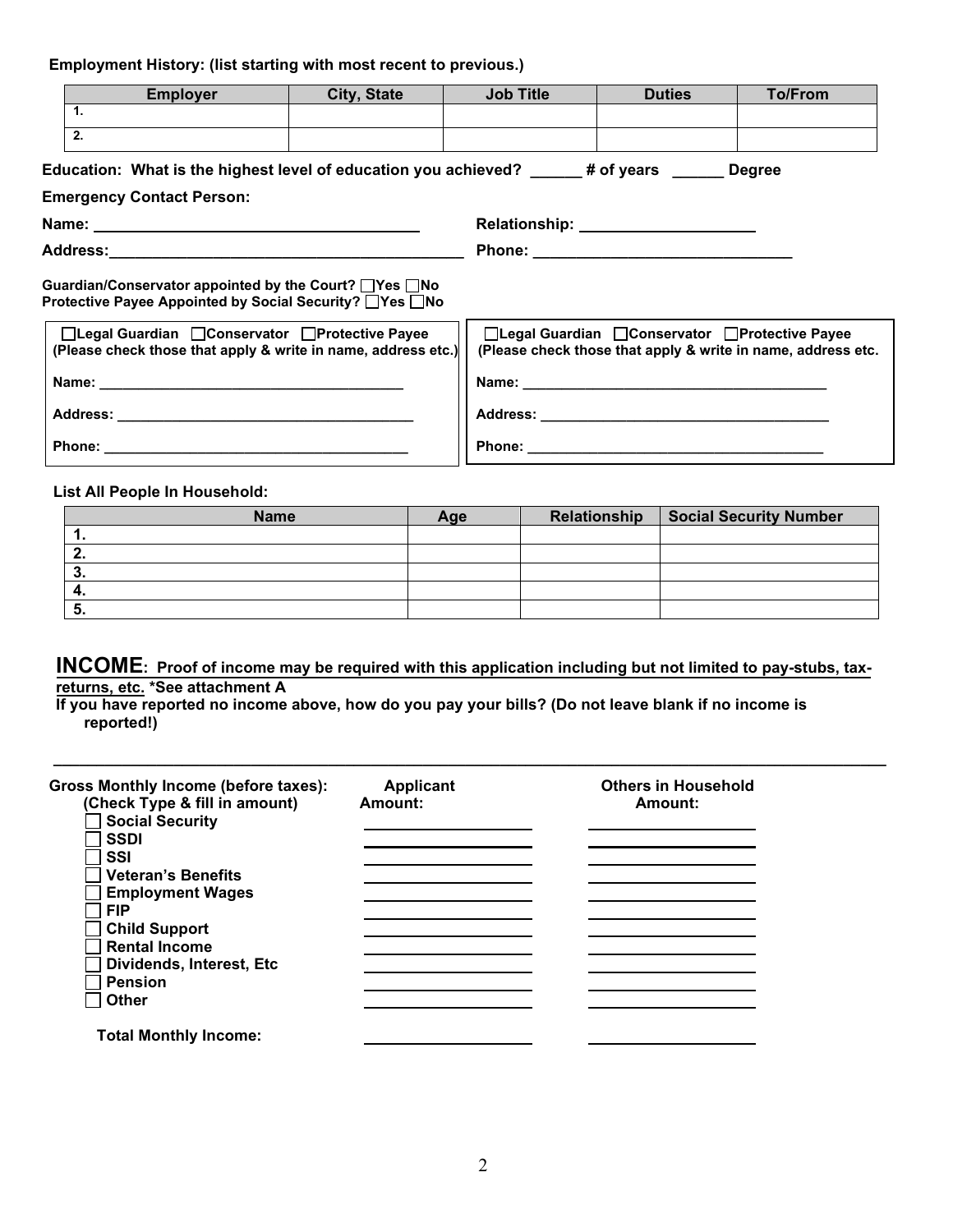**Household Resources:** (Check and fill in amount and location):

| <b>I IOUSCHOIG TWSOUI COS.</b> (CHECK AND HIL HI ANDUNI AND IOCARON).                                                                                                                       |                                                                                           |                            |                   |                                                                                |  |
|---------------------------------------------------------------------------------------------------------------------------------------------------------------------------------------------|-------------------------------------------------------------------------------------------|----------------------------|-------------------|--------------------------------------------------------------------------------|--|
| <b>Type</b><br><b>Cash</b>                                                                                                                                                                  | <b>Amount</b>                                                                             |                            |                   | <b>Bank, Trustee, or Company</b>                                               |  |
| Checking Account                                                                                                                                                                            | the control of the control of the control of the control of the control of                |                            |                   |                                                                                |  |
| Savings Account                                                                                                                                                                             |                                                                                           |                            |                   |                                                                                |  |
| Certificates of Deposit                                                                                                                                                                     |                                                                                           |                            |                   |                                                                                |  |
| <b>Trust Funds</b>                                                                                                                                                                          |                                                                                           |                            |                   |                                                                                |  |
| Stocks and Bonds (cash value?)                                                                                                                                                              | <u> 1989 - Jan Stein Stein, fransk politik (</u>                                          |                            |                   |                                                                                |  |
| Burial Fund/Life Ins (cash value?)                                                                                                                                                          | the control of the control of the control of the control of the control of the control of |                            |                   |                                                                                |  |
| Retirement Funds (cash value?)<br><b>Other</b>                                                                                                                                              |                                                                                           |                            |                   |                                                                                |  |
| <b>Total Resources:</b>                                                                                                                                                                     |                                                                                           |                            |                   |                                                                                |  |
|                                                                                                                                                                                             |                                                                                           |                            |                   |                                                                                |  |
|                                                                                                                                                                                             |                                                                                           |                            |                   |                                                                                |  |
|                                                                                                                                                                                             |                                                                                           |                            |                   |                                                                                |  |
|                                                                                                                                                                                             |                                                                                           |                            |                   |                                                                                |  |
| Do you, your spouse or dependent children own or have interest in the following:                                                                                                            |                                                                                           |                            |                   |                                                                                |  |
| House including the one you live in? Yes $\Box$ No Any other real estate or land? $\Box$ Yes $\Box$ No Other? $\Box$ Yes $\Box$ No                                                          |                                                                                           |                            |                   |                                                                                |  |
| If yes to any of the above, please explain:                                                                                                                                                 |                                                                                           |                            |                   |                                                                                |  |
| Have you sold or given away any property in the last five (5) years? Nes No If yes, what did you sell or<br>give away?                                                                      |                                                                                           |                            |                   |                                                                                |  |
| Health Insurance Information: (Check all that apply)                                                                                                                                        |                                                                                           |                            |                   |                                                                                |  |
| Primary Carrier (pays 1st)                                                                                                                                                                  |                                                                                           |                            |                   | Secondary Carrier (pays 2nd)                                                   |  |
|                                                                                                                                                                                             |                                                                                           |                            |                   |                                                                                |  |
| □Medicaid □Family Planning only<br>$\Box$ Applicant Pays                                                                                                                                    |                                                                                           | <b>∆Applicant Pays</b>     |                   | $\Box$ Medicaid $\Box$ Family Planning only                                    |  |
| □Medicare A, B, D □Medically Needy<br>$\Box$ No Insurance<br>□ Private Insurance □ HAWK-I                                                                                                   | $\Box$ MEPD                                                                               | $\Box$ No Insurance        | □Medicare A, B, D | □ Medically Needy<br>$\Box$ MEPD<br><b>□Private Insurance</b><br>$\Box$ HAWK-I |  |
|                                                                                                                                                                                             |                                                                                           |                            |                   |                                                                                |  |
| <b>Address</b>                                                                                                                                                                              |                                                                                           | <b>Address</b>             |                   |                                                                                |  |
| Policy Number: Value of Australian                                                                                                                                                          |                                                                                           |                            | Policy Number     |                                                                                |  |
| (or Medicaid/Title 19 or Medicare Claim Number)                                                                                                                                             |                                                                                           | Start Date: ______________ |                   | (or Medicaid/Title 19 or Medicare Claim Number)<br>Any limits? □ Yes □ No      |  |
|                                                                                                                                                                                             |                                                                                           |                            |                   |                                                                                |  |
| Spend down: __________                                                                                                                                                                      | Deductible: ____________                                                                  | Spend down: ___________    |                   | Deductible: ____________                                                       |  |
| <b>Referral Source:</b>                                                                                                                                                                     |                                                                                           |                            |                   |                                                                                |  |
| Self                                                                                                                                                                                        |                                                                                           |                            |                   | _Community Corrections   _Family/Friend   _Social Service Agency               |  |
| $\Box$ Targeted Case Management $\Box$ Other $\Box$                                                                                                                                         |                                                                                           |                            |                   | □Other Case Management                                                         |  |
| Have you applied for any of the public programs listed below?<br>(Please check those you have applied for and the status of your referral)<br>Has your application been Approved or Denied? |                                                                                           |                            |                   |                                                                                |  |
| If denied and you appealed, what is the date of appeal ___________                                                                                                                          |                                                                                           |                            |                   |                                                                                |  |
| Have you applied for reconsideration?                                                                                                                                                       |                                                                                           |                            |                   |                                                                                |  |
| Have you had a hearing with an Administrative Law Judge and what was the date of the scheduled hearing:                                                                                     |                                                                                           |                            |                   |                                                                                |  |
|                                                                                                                                                                                             |                                                                                           |                            |                   |                                                                                |  |
|                                                                                                                                                                                             |                                                                                           |                            |                   |                                                                                |  |
|                                                                                                                                                                                             |                                                                                           |                            |                   |                                                                                |  |
| Other______________________                                                                                                                                                                 |                                                                                           |                            |                   |                                                                                |  |
|                                                                                                                                                                                             |                                                                                           |                            |                   |                                                                                |  |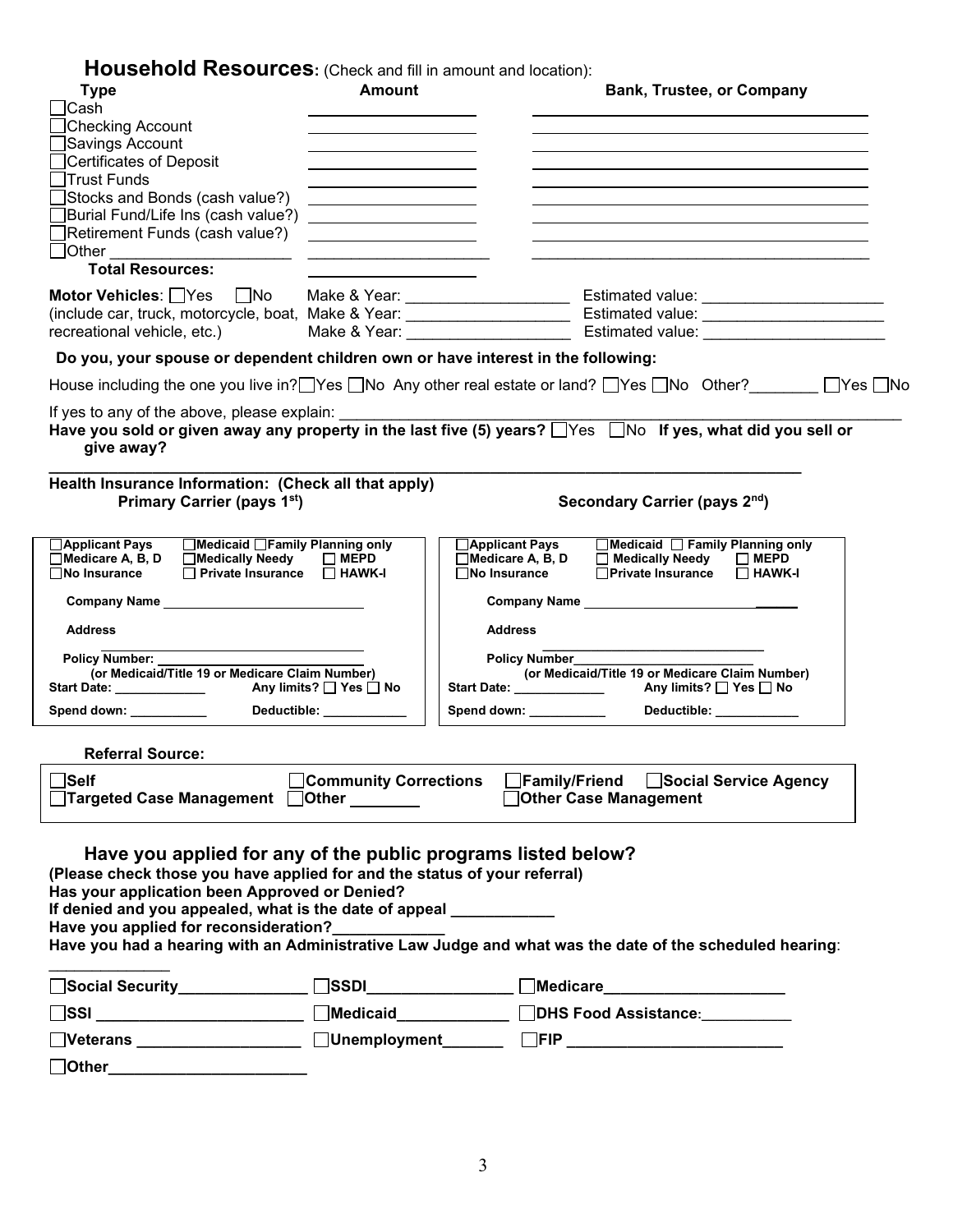#### **Disability Group/Primary Diagnosis: (If known)**

Mental Illness Chronic Mental Illness Intellectual Disability Developmental Disability Substance Abuse Brain Injury

| <b>Specific Diagnosis determined by:</b> | Date:    |
|------------------------------------------|----------|
| Axis                                     | Dx Code: |
| Axis II:                                 | Dx Code: |

**Why are you here today? What services do you NEED? (this section must be completed as part of this application!)** 

**I certify that the above information is true and complete to the best of my knowledge, and I authorize Sioux Rivers Regional MHDS staff to check for verification of the information provided including verification with Iowa county government and the state of Iowa Dept. of Human Services (DHS) and Iowa Department of Corrections or Community Corrections staff. I understand that the information gathered in this document is for the use of Sioux Rivers Region to establish my ability to pay for the services requested, and to assure the appropriateness of services requested. I understand that information in this document will remain confidential.**

**\_\_\_\_\_\_\_\_\_\_\_\_\_\_\_\_\_\_\_\_\_\_\_\_\_\_\_\_\_\_\_\_\_\_\_\_\_\_\_\_\_\_\_\_\_\_\_\_\_\_\_\_\_\_\_\_\_\_\_\_\_\_\_\_\_\_\_\_\_\_\_\_\_\_\_\_\_\_\_\_\_\_\_\_\_\_\_\_\_\_\_\_\_\_\_\_\_** 

| Applicant's Signature (or Legal Guardian)                             | <b>Date</b> |             |  |
|-----------------------------------------------------------------------|-------------|-------------|--|
| Signature of other completing form if not Applicant or Legal Guardian |             | <b>Date</b> |  |
|                                                                       |             |             |  |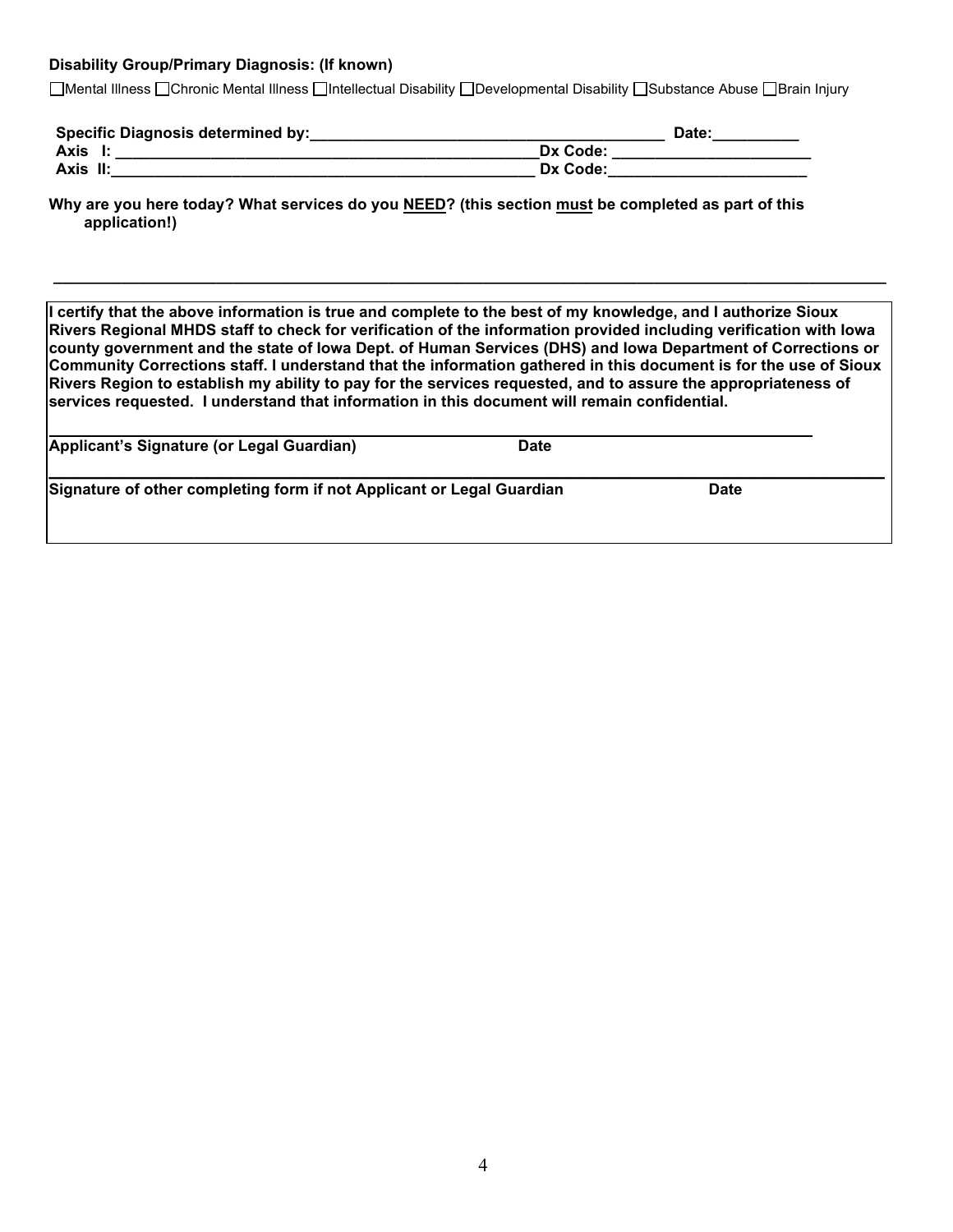### ATTACHMENT A

Income/Resource/Eligibility Verification

#### Sioux Rivers Regional Mental Health & Disabilities Services

### **1. PROOF OF LEGAL RESIDENCE REQUIREMENT**

Iowa Code 331,394(1): "County of residence" means the county in this state in which, at the time a person applies for or receives services, the person is living and has established an ongoing presence with the declared, good faith intention of living in the county for a permanent or indefinite period of time. The county of residence of a person who is a homeless person is the county where the homeless person usually sleeps. A person maintains residency in the county or state in which the person last resided while the person is present in another county or this state receiving services in a hospital, a correctional facility, a halfway house for community-based corrections or substance-related treatment, a nursing facility, an intermediate care facility for persons with an intellectual disability, or a residential care facility, or for the purpose of attending a college or university.

- A copy of the applicant's driver's license or picture ID that shows current address, **OR**
- A copy of a recent bill or piece of mail with a legible postmark delivered by the US Post Office to the client at their current address, **OR**
- If application is living in a homeless shelter or community living facility, a letter signed and dated by personnel stating the applicant is residing in that facility.

### **2. HOUSEHOLD INCOME VERIFICATION REQUIREMENTS**

**For applications 18 years of age and over:** Include income of applicant, applicant's spouse or domestic partner, and any children, stepchildren, or wards over the age of 14 that reside with applicant.

**For applications under the age of 18:** Include income of application (if over 14), applicant's parents (or parent and domestic partner), stepparents, or guardians who reside with applicant.

- Copies of payroll stubs for past 60 days from all employers. If a payroll stub reflects year-to-date earnings, only the most recent payroll stubs will be required.
- If applicant or spouse/domestic partner is self-employed, provide a copy of most recent Federal tax return completed.
- If applicable, a copy of Supplemental Security (SSI) or Social Security Disability (SSDI) determination, pension payment, and child support amount, etc.
- If an application indicates that no one in the household has any income, written documentation is required from all applicable adult household members stating as such and evidence of outside assistance such as food stamps, financial help from relatives, etc. must be provided.
- **3. RESOURCE VERIFICATION REQUIREMENTS** (Applicant and other applicable household members)
	- A copy of all checking account statements for past 2 months
	- A copy of all savings account statements for past 2 months
	- A copy of a statement from all retirements accounts such as IRAs, 401(k), pension plans, annuities, certificates of deposit, stocks, bonds or trust fund accounts dated no earlier than the previous tax year.

#### **NOTE: If applicant or applicable household member has a legal payee, all income and resource verification documents must be obtained from the payee and attached to completed MHDS application.**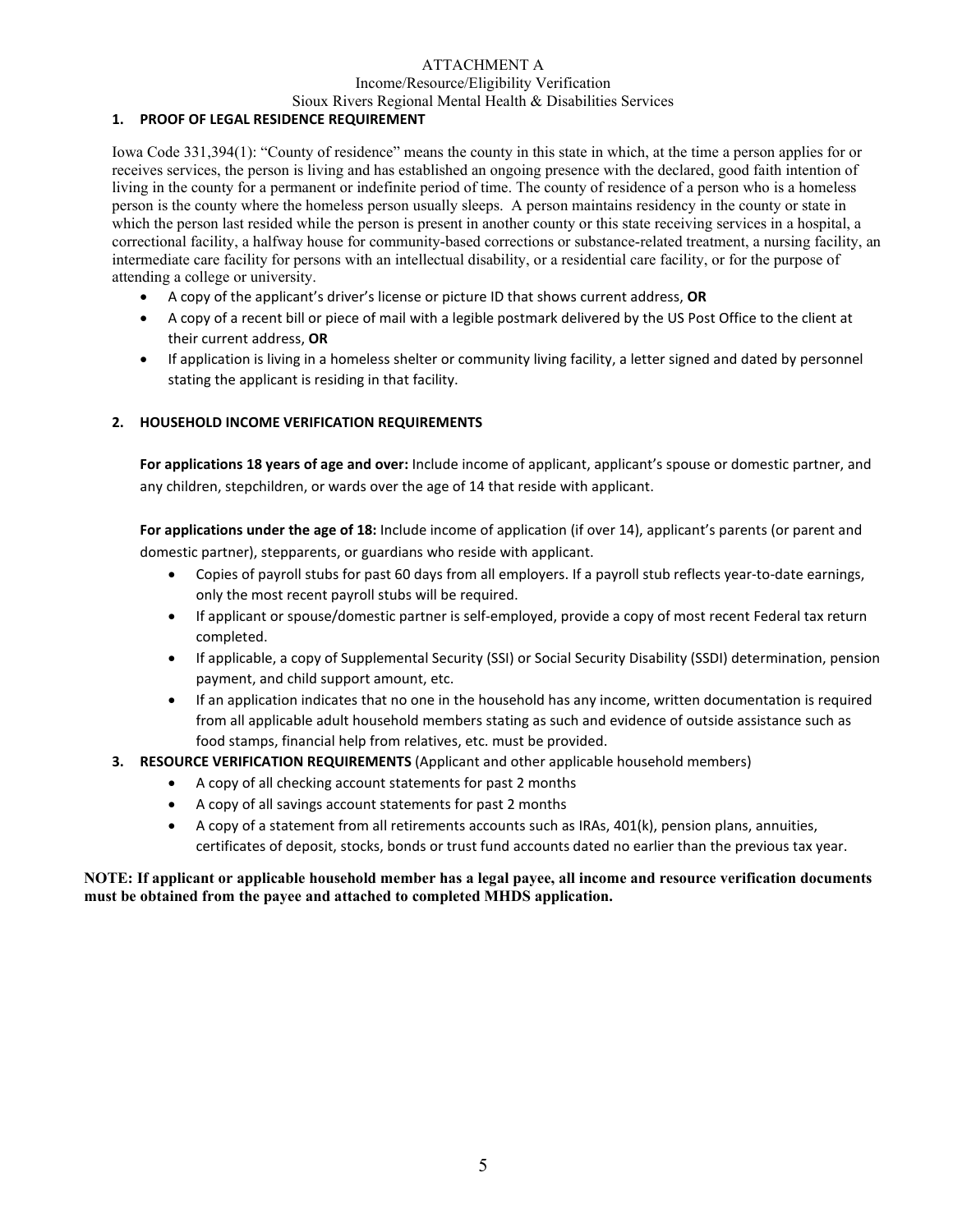# **CONSENT TO OBTAIN AND RELEASE INFORMATION**

# **Sioux Rivers Regional MHDS**

#### **Authorization for Use or Disclosure of Protected Health Information**

NOTE: A PHOTOCOPY OF THIS SIGNED AUTHORIZATION IS HEREBY AS EFFECTIVE AS THE ORIGINAL.

| <b>Authorization Section:</b> |        |                      |                  |
|-------------------------------|--------|----------------------|------------------|
| Name of Client:               |        |                      |                  |
| Date of Birth:                | SS#    |                      | Medical Record#: |
| Daytime Phone #:              |        | Evening Phone $\#$ : |                  |
| City:                         | State: |                      | Zip Code:        |

I, the undersigned, hereby authorize the Entity staff to release the information indicated below, regarding the above-named client, with the following provider or agency:

Name of Person or Agency

Complete Mailing Address

#### **Information to be released, obtained and/or shared may include**:

| $\Box$ Psychiatric Evaluation/Assessment/Admit Report                                                            | $\Box$ Individual Comprehensive Plan                     |
|------------------------------------------------------------------------------------------------------------------|----------------------------------------------------------|
| Social History                                                                                                   | $\Box$ Agency participation, plans, and progress reports |
| <b>D</b> Psychiatric History                                                                                     | $\Box$ Financial Information                             |
| $\Box$ Medical record information (including diagnosis information, medications, allergies, and medical history) |                                                          |
| $\Box$ Psychological Evaluation/Report                                                                           | $\Box$ Face Sheet                                        |
| $\Box$ Discharge Summaries                                                                                       |                                                          |
| $\Box$ Other (Please specify):                                                                                   |                                                          |

Information being released will be used for the following purpose:

- 
- Referral for New Services Monitoring of Services
- $\circ$  Other (Please specify):
- Coordination of Treatment Continuation of Care Determination of Benefit eligibility

I understand this information shall be kept confidential and shall be used for the delivery of my services. I understand that I have a right to see this information at any time. I understand that this health information may include HIV-related information and/or information relating to diagnosis or treatment of psychiatric disabilities and/or substance abuse and that by signing this form, I am specifically authorizing the release of information relating to:  $\square$  Substance Abuse (including alcohol/drug abuse) Mental Health (other than Psychotherapy Notes)  $\Box$  HIV related information (including AIDS related testing)  $X \longrightarrow \mathbb{R}$ 

Signature of Client/Parent/Legal Guardian Date

This authorization shall expire on:

I understand that I may revoke my consent to this release at any time by providing written notification to:

Sioux Rivers-Dickinson/O'Brien Co. Sioux Rivers-Lyon County Sioux Rivers-Plymouth Co. Sioux Rivers Sioux County 1802 Hill Ave. Ste. 2502 315 First Ave., #200 19 2<sup>nd</sup> Ave. NW 210 Central Ave., SW, Box 1802 Hill Ave, Ste. 2502 315 First Ave., #200 19 2<sup>nd</sup> Ave. NW 210 Central Ave., SW, Box 233 Spirit Lake, IA 51360 Rock Rapids, IA 51246 LeMars, IA 51031 Orange City, IA 51041 Phone: 712-336-0775 Phone: 712-472-8240 Phone: 712-546-4352 Phone: 712-737-2999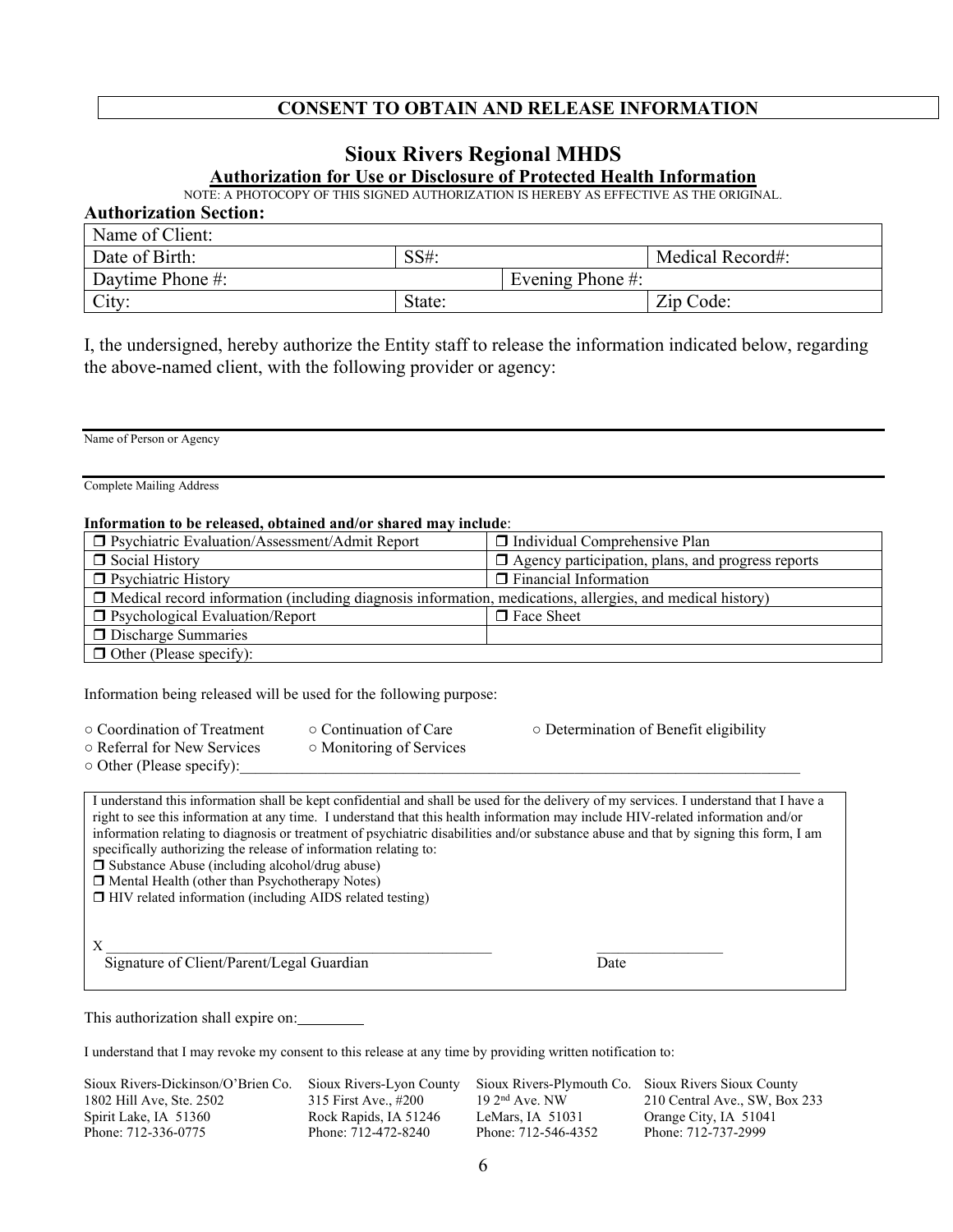# **How to Appeal a Decision of the County Service Coordinator**

Applicants for regional funding of services have the right to appeal a decision of the Services Coordinator if deemed adverse. Adverse decisions may include decisions involving eligibility determinations, funding and/or service levels, placements on waiting list for services. The Service Coordinator, or designee, makes initial decisions regarding eligibility for services and whether a person may be placed on a wait list for the requested service. These Notices of Decision shall be in writing and shall explain the reasons for the decision. If a decision is subject to appeal, the Notice of Decision will inform the applicant of his/her right to appeal, and how to file the appeal.

### **Step One: Filing the Appeal**

As stated above, applicants/consumers or their representatives (with consent of the consumer) may appeal an adverse decision by the Service Coordinator. The appeal must be in writing and must be filed with the Sioux Rivers Regional Mental Health & Disabilities Services CEO within fifteen (15) business days of the date of the decision. If the appeal is filed late, it cannot be considered, except in situations that are out of the applicant's control. The appeal shall state: (1) the reasons why the Service Coordinator's decision should be reversed; (2) the relief requested; (3) applicant's name, address, and telephone number and the name, address, and telephone number of a representative if appointed.

### **Step Two: Discussing the Problem**

After the appeal is filed, the Sioux Rivers CEO will contact the applicant to schedule a meeting to discuss the appeal. This meeting must be held within 10 business days, unless the parties agree to extend the time to meet. The applicant may bring someone to the meeting to help explain his/her position. The applicant and the CEO may ask another person to serve as a mediator. At the meeting, the CEO will explain the reason for the decision. The applicant may ask questions or give the CEO other information deemed important. The applicant should provide the CEO with a proposed resolution. If an agreement is reached, the County Service Coordinator will issue a revised Notice of Decision within 10 business days. At the end of the meeting, the applicant and the CEO will sign a status form, indicating whether there is a resolution or whether the appeal will continue. A revised Notice of Decision will be issued.

### **Step Three: The Appeal**

If the parties are unable to resolve the problem at the meeting, within 10 business days of the date of the meeting, the CEO will contact an Administrative Law Judge at the Department of Inspections and Appeals (Iowa Code § 10A.801 - Judge). The CEO shall arrange for payment of the cost of the Judge. The Judge will set a pre-hearing conference to discuss hearing procedures and set a time for the hearing. The Judge will provide written notice of the pre-hearing conference, and the hearing. The applicant has the right to present evidence and argument at the hearing. The Judge will consider the evidence and will issue a written ruling. The decision of the Judge is final. Applicants have the right to receive notification in an accessible format and may receive assistance with the appeal. This could be an attorney, an organizational representative, or a friend. The Service Coordinator's office may help locate someone to assist the applicant with the appeal. The Sioux Rivers CEO will not provide legal assistance. Two places that may provide legal assistance include:

- Legal Aid: 1-800-532-1275
- Disability Rights Iowa Law Center For Protection and Advocacy: 1-800-779-2502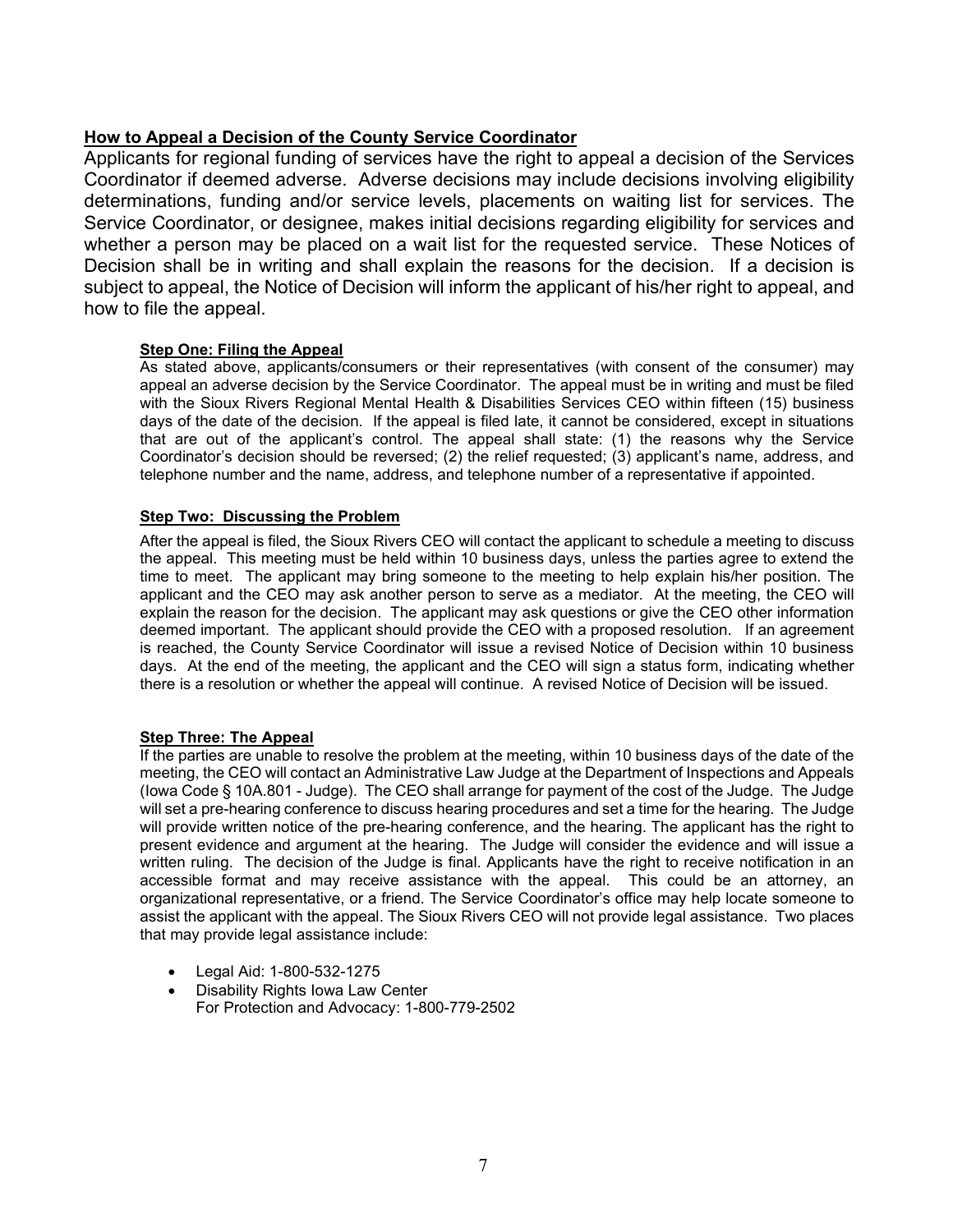#### **Authorization for the Use or Disclosure of Confidential Information**

Counties and Mental Health and Disability Services Regions in the State of Iowa (referred to hereafter as "Entity") NOTE:

A PHOTOCOPY OF THIS SIGNED AUTHORIZATION IS HEREBY AS EFFECTIVE AS THE ORIGINAL.

**As required by the Health Insurance Portability and Accountability Act of 1996, the Entity may not use or disclose your protected health**  information except as provided in our Notice of Privacy Practices without your authorization. Additionally, lowa Code §§ 228, 35B, 141A and<br>252.25 require authorization for the release of certain confidential information. **permission for the uses and disclosures of protected health information and other confidential information described herein. You may revoke this authorization at any time by signing and dating the revocation section on your copy of this form and returning the signed revocation section to this office.** 

#### **AUTHORIZATION SECTION**

| <b>Client Name:</b> | Date of Birth: | $\cap$ lient #. |
|---------------------|----------------|-----------------|
| Address:            |                |                 |

I, the undersigned, hereby authorize the Entity staff to release the information indicated below, regarding the above named client, with any Iowa counties or Iowa Mental Health and Disability Services Regions ("Regions") listed on Exhibit A, attached hereto, and/or with providers or agencies who have arranged with the counties or Regions to perform related duties on behalf of the counties or Regions, law enforcement agencies, and community nonprofit agencies providing financial assistance (a list of the current affiliated case management entities, law enforcement agencies, community non-profit agencies providing financial assistance and other providers is available upon request), **with the exception of the following Iowa counties, Regions or other entities: \_\_\_\_\_\_\_\_\_\_\_\_\_\_\_\_\_\_\_\_\_\_\_\_\_\_\_\_\_\_\_\_\_\_\_\_\_\_\_\_\_\_\_\_\_\_\_\_\_\_\_\_\_.** 

The undersigned authorizes the Iowa counties and Regions listed on Exhibit A, and/or the case management and other providers who are affiliated with the Iowa counties or Regions listed on Exhibit A, to share the following information with each other for the purposes identified below.

| Information to be disclosed includes:                                                                                                                                                                                                                                                                                                                                                                                                                                                                                                                                                                                                                                                                                                   | For the following purposes:                                                                                                                                                                                                                                                                                                                                                                                                  |  |  |
|-----------------------------------------------------------------------------------------------------------------------------------------------------------------------------------------------------------------------------------------------------------------------------------------------------------------------------------------------------------------------------------------------------------------------------------------------------------------------------------------------------------------------------------------------------------------------------------------------------------------------------------------------------------------------------------------------------------------------------------------|------------------------------------------------------------------------------------------------------------------------------------------------------------------------------------------------------------------------------------------------------------------------------------------------------------------------------------------------------------------------------------------------------------------------------|--|--|
| To law enforcement agencies, providers or agencies who have arranged with the counties<br>or Regions to perform related duties on behalf of the counties or Regions, and/or<br>community non-profit agencies providing financial assistance: Care Team information,<br>Address type, Insurance information, Events, All applications, Employment information,<br>Resources and Income, and Name of person and entity that entered your information. This<br>does not include any information related to HIV/AIDS related testing, mental health,<br>or substance use disorder treatment information.                                                                                                                                    | In keeping with national, state and local efforts to<br>enhance care coordination, parties will access/disclose<br>records for the purposes of: coordinating treatment/care,<br>determining benefit eligibility, obtaining authorizations, jail<br>based service coordination, coordinating the funding for<br>services and other benefits available to you, and<br>assisting with state and federal reporting requirements. |  |  |
| To lowa counties and Regions listed on Exhibit A and/or case management agencies:<br>Billing information, including claims payment and claims history; Funding authorizations;<br>Other services received including hospitalizations; Medical record including diagnosis<br>information; Employment information; Education information; Resources and income;<br>Medical History; Medications; Allergies; Case Management Information including: service<br>plans, social history, discharge summaries and client contact information; and All<br>applications, investigation reports, and case records related to county general assistance<br>and county commissions of veteran affairs described in lowa Code § 252.25 and § 35B.10. | Parties will access/disclose records for the purposes of:<br>coordinating treatment, paying claims, determining<br>benefit eligibility, obtaining authorizations, jail based<br>service coordination, funding for services and abiding by<br>state and federal reporting requirements.                                                                                                                                       |  |  |
| SPECIFIC AUTHORIZATION FOR RELEASE OF INFORMATION PROTECTED BY STATE OR FEDERAL LAW<br>hereby specifically authorize the release and sharing of information with Iowa Counties and Regions listed on Exhibit A and/or case management                                                                                                                                                                                                                                                                                                                                                                                                                                                                                                   |                                                                                                                                                                                                                                                                                                                                                                                                                              |  |  |

agencies, relating to: (check any that apply)

#### **NOTE: This authorization for release of information does not authorize the release and/or sharing of information relating to substance use disorder treatment.**

☐ HIV/AIDS Related Testing Information ☐Mental Health Information (**NOTE**: This Authorization may not be used to authorize the use or disclosure of psychotherapy notes. The client has the right to inspect any disclosed Mental Health Information at any time. If Mental Health Information is disclosed, a copy of this Authorization shall be included in the client's record of Mental Health Information).

#### **Expiration Date. This Authorization is in effect from the date of your signature until it is revoked, unless a different date is listed below:** ☐ \_\_\_\_\_\_\_\_\_\_\_\_ (specify date).

This authorization may be revoked at any time by signing the revocation section on your copy of this form and returning it to the Entity at the address listed at the top of this form, except to the extent that action has been taken in reliance on this Authorization. You are not required to sign this Authorization as a condition of obtaining treatment, payment, enrollment or eligibility for benefits. You may inspect and/or copy the information disclosed. Some information disclosed pursuant to this Authorization potentially could be subject to redisclosure by the recipient, and if redisclosed, the information would no longer be protected by the federal privacy rule.

**By signing below, I acknowledge that I have read and I understand this Authorization form. I also acknowledge receipt of a copy of this Authorization form**.

Signed: Date:

| 10.70<br>uw. |  |  |
|--------------|--|--|
|              |  |  |

Print Name: Telephone:

If not signed by the client, please indicate relationship:

☐ parent or guardian of minor client ☐ personal representative of deceased client